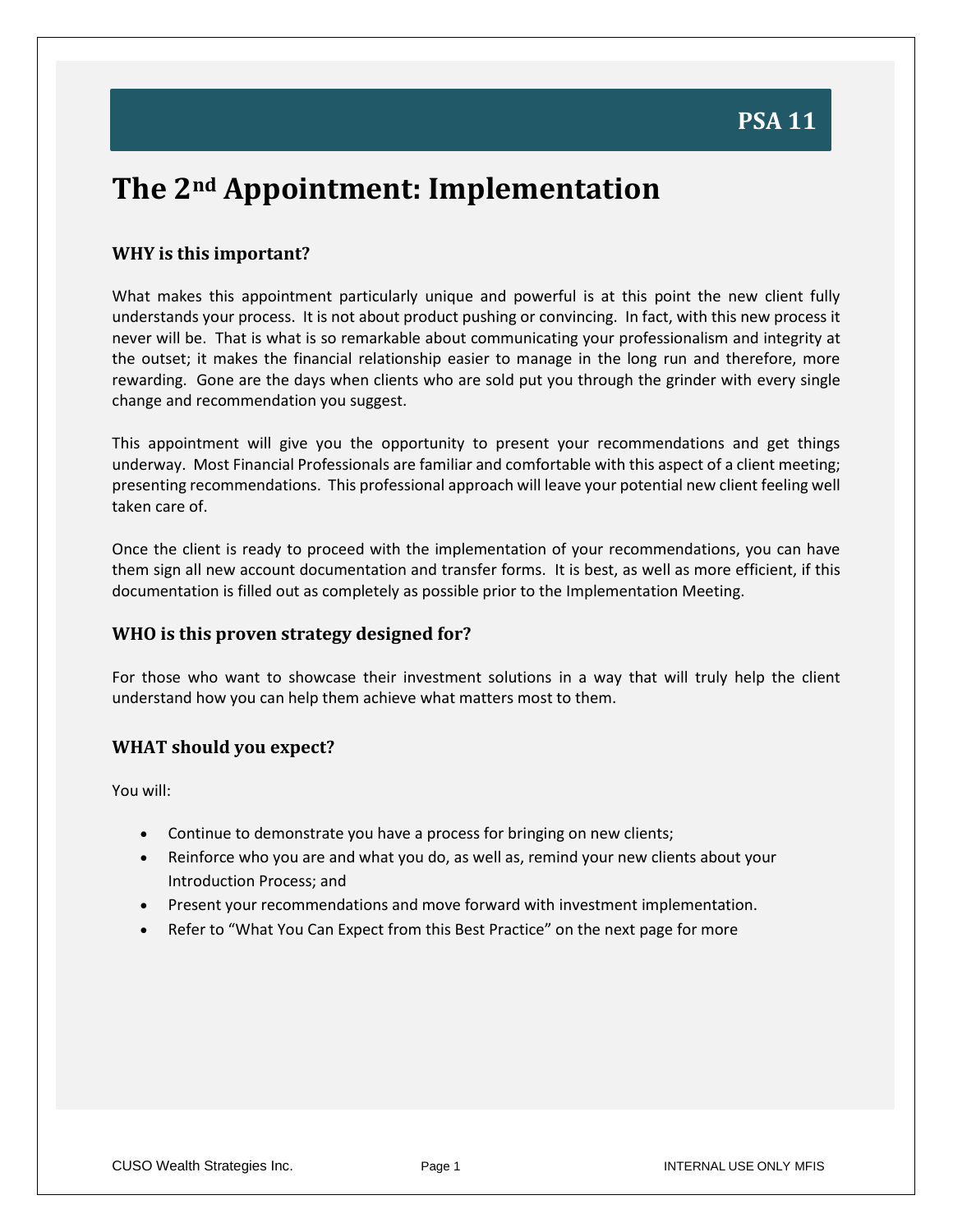## **What You Can Expect from this Best Practice**

### **PURPOSE**

- To present your investment solutions and recommendations using the Personal Financial Organizer Mini - demonstrating your high level of accountability to the client
- To begin implementation of investment strategies and help the client be on their way to meeting their goals and objectives
- To continue to establish rapport and build trust with your client
- To continue building a productive, professional relationship founded on client engagement and advocacy

### **EXPECTED RESULTS**

You will:

- Ensure you are not selling and instead are professionally guiding your client towards implementation
- Future pace other areas for consideration as it relates to their financial planning needs to ensure all professionals and areas of expertise within the organization have been carefully explained
- Successfully position yourself as the 'go to' person for their current investment matters

Your clients will:

- Understand the full spectrum of investment management and financial planning solutions you and others at the organization are able to provide
- Appreciate and brag to others about how the Personal Financial Organizer (Mini) coordinates the investment process in an easy-to-use format
- Feel confident and comfortable in understanding their current financial situation
- Fully understand what they are doing to achieve their goals and objectives
- Have yet another reason to feel compelled to introduce you to their friends and family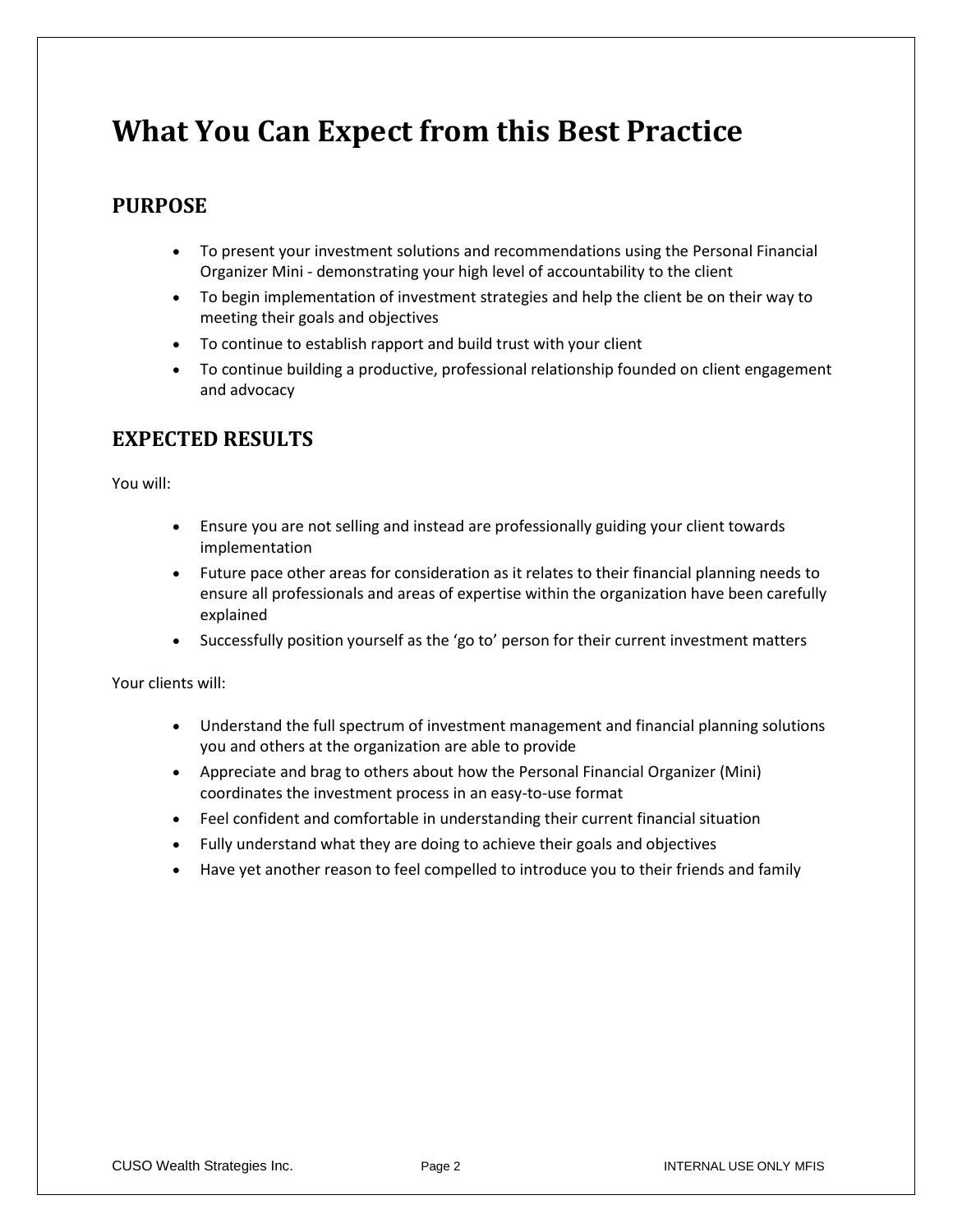### **ACCOUNTABILITY**

You will:

- Prepare and present the client's Personal Financial Organizer Mini, which contains your investment solutions and recommendations
- Regularly conduct review meetings with the client at the frequency outlined in the Client Service Program
- Use the PFO Mini to consistently implement and monitor your clients' financial situation
- Use the PFO Mini to explore all areas of relevant financial planning with clients to ensure realignment to Financial Planners is take care of in a timely and professional manner
- Contact your client if anything material changes in the market or economic environment that would affect the recommendations you are implementing on their behalf

Your clients will:

- Contact you if anything material changes in their situation that would affect the recommendations you are implementing on their behalf
- Feel free to contact you if they have any questions about their current investment solutions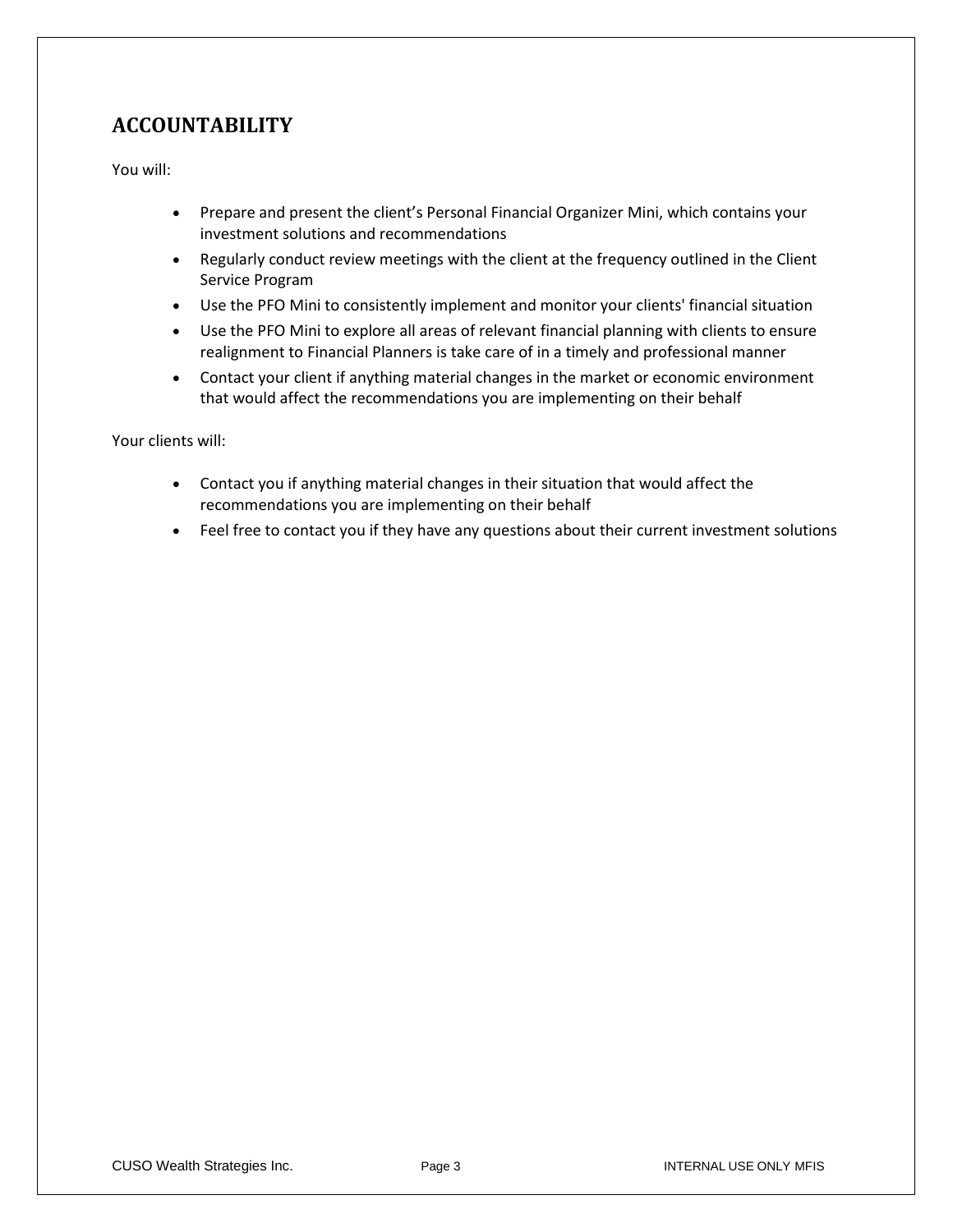# **The Psychology of Referrals**

The psychology of why clients introduce you to their friends, family and associates is straight forward: They don't do it to benefit you; they do it to benefit their friends and family. The initial payoff (read = motivation) for your client is the simple pleasure they derive in knowing they've helped someone they care about. A secondary payoff can come in the form of the praise and thanks they receive from their friend or family member, which also makes them feel good.

This means that at the heart of your client's motivation is – *themselves* – and how they feel because of their actions. This is tied directly to their desire to help immediate family and close friends. Beyond this, is their willingness to help colleagues, neighbors and associates. On the outer edge (read = least important motivation), is where service providers, like financial and other Professionals rank.



### **What Exactly Does this Mean?**

If Financial Professionals position introductions to benefit themselves (which is often how it has been done and/or is perceived by those on the receiving end), they will seldom happen. In addition to completely missing the motivation behind why clients are motivated to refer in the first place, this often has financial professionals coming across as needy, which is not something we want associated with your branding.

**We need to alter how we fundamentally think and talk about 'referrals.'** In fact, the first thing we are going to recommend is that you stop using the word 'referral' with your clients and instead call them 'introductions' because that is in fact, what they are. The word "referral" has a negative connotation for many people – simply because most of us have been on the receiving end of a bad one.

CUSO Wealth Strategies Inc. The Page 4 Page 4 Interval USE ONLY MFIS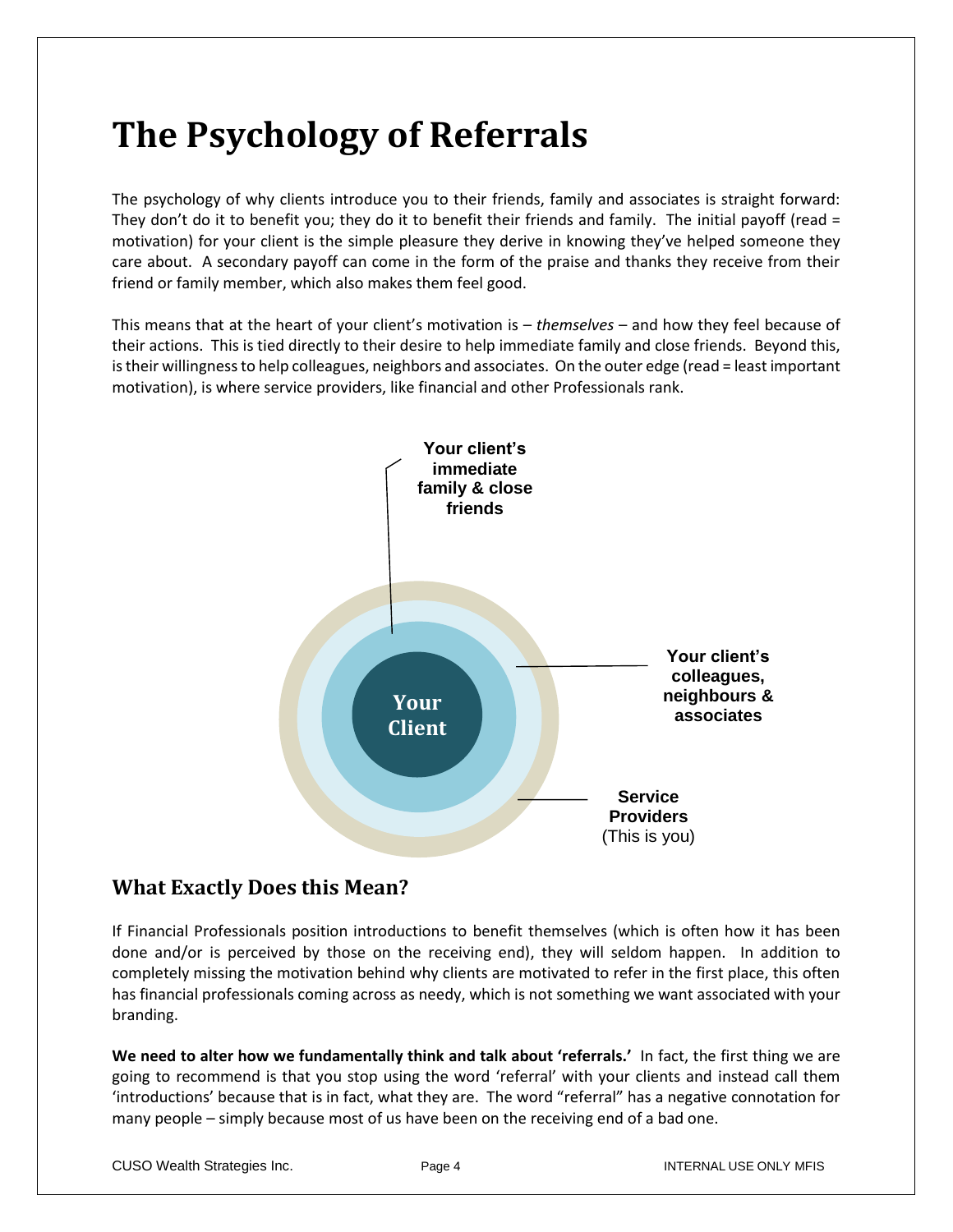### **The Win-Win-Win Approach**

To begin to truly embrace a new way of looking at referrals, we need to believe and accept that everyone in the referral chain is a 'winner,' not just the financial professional.

#### What's in it for your clients making the referral?

The messaging around the introduction process must speak to the client's payoff: what's in it for them – not *us*. It is positioned as a service and benefit to the client: to help them help others and to feel great about their day-to-day decisions.

We're sure they also enjoy the perks and privileges they receive because they're your AAA client.

#### What's in it for those who are introduced to you?

Equally important: we need to understand the payoff to the friend or family client who has been introduced to you. An introduction provides them with:

- Knowledge
- A respected opinion
- Freed-up time to do other things
- Value when introduced to a professional that is a good fit

When it comes to finding the services of a professional (especially one related to financial matters), the last thing most people want to do is to rely on Google and/or set up a series of interviews with various Financial Professionals. Instead, most individuals are inclined to ask those around them who they use and why. In other words, they prefer the easy way.

#### What's in it for you – the MFIS?

This is the obvious one  $-$  you benefit from having a new client which positively impacts your assets under management and revenues generated. However, this isn't the only intention behind WHY we have an introduction process. We do it because it's the right thing to do for our clients. And, we've found if you approach it with that in mind you will generate better results.

#### **YOUR TOP CLIENT**

**Feel good helping others.**

**Like getting praise and thanks from others.**

**Enjoy the perks of being a AAA client.**

#### **YOUR NEW CLIENT**

**Save time and energy finding the right service provider.**

**Have a clear expectation of the process – familiarity.**

**Have more confidence they are making the right choice**.

#### **THE MFIS**

**Help a top client.**

**Gain a new client.**

**Grow their revenue.**

## Win-Win-Win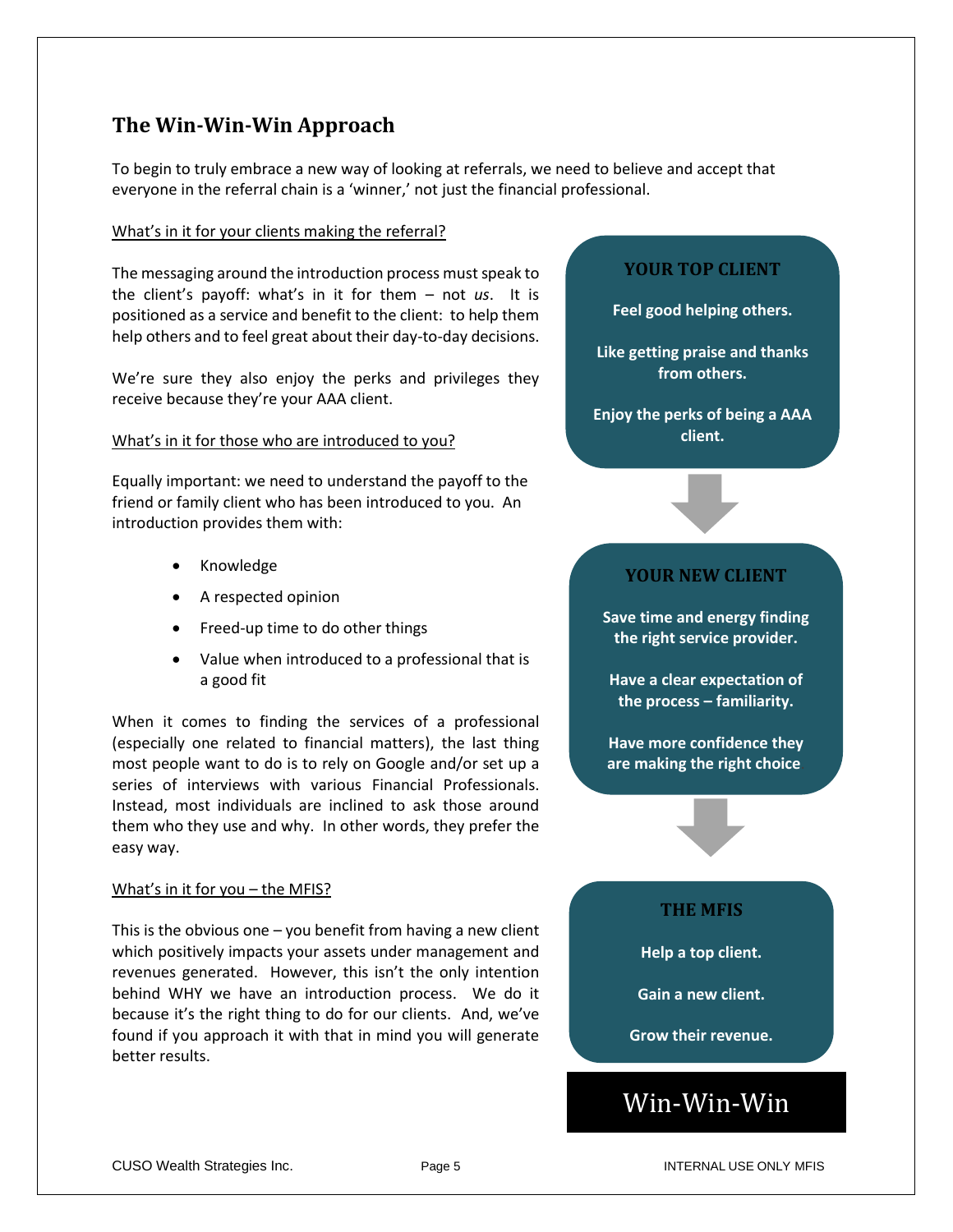# **Zen and the Art of Referrals**

In the 70s, there was a popular book called Zen and the Art of Motorcycle Maintenance. I read it, and then read the book that it was based on called: Zen and the Art of Archery.

The latter was a story of an individual who had ventured to Japan to study Zen through the mastery of archery. To achieve his goal, he had to be able to shoot an arrow into the bull's eye from a couple of hundred feet, flawlessly and repetitively. He was even required to do this in complete darkness.

The idea was that the archer would tap into the 'void' and experience things in such a way that would guide him to success without thought or conscious interference, and without attachment to the end results.

About 4 years into his studies, he found a "trick" that allowed him to hold the arrow a certain way. The arrow would slip from his fingertips without his knowing when, and it usually hit the bull's eye.

He was excited and decided to demonstrate the technique to the monk that was training him. The monk walked over to him and took his bow. He then walked a few steps away, with his back to the student, and suggested that if he was to rely on trickery to succeed, then he must leave immediately. The student was devastated and begged forgiveness of the monk. The monk relented and agreed to give him one more chance.

After a total of 7 years, the student reached his goal. He got to the point where he could stand in the practice range, and without any attachment to the end results, he could lift his bow and arrow and hit the bulls-eye precisely each time. He could do so consistently, without any conscious interference, and he could do it with or without light.

We have a consultant on our team that is that dedicated to our referral process. When I listen to him talk about referrals, he reminds me of Zen and the Art of Archery. His proclamation is that to achieve a steady stream of quality referrals you must have a process that allows you to not be attached to the results--that is getting referrals.



In other words, if you want them too badly, you won't get them. If you don't care about the results, but you follow the process and understand that you are providing a service, referrals will soon follow.

So, consider this statement a financial professional might make to a client: "One of the services I offer my best clients is that if they know someone who needs to speak to someone about their financial affairs, for whatever reason, I will speak to that person. It may not be appropriate for them to become a client, or perhaps it will, but regardless I will point them in a direction that is appropriate for them. If they are important to you, they are important to me and I would be honored to meet with them."

When discussing this with financial professionals, there is often a jump to the incorrect conclusion that this is some sort of trick. On the other hand, there have been financial professionals who have had complete sincerity and belief in the power of this approach.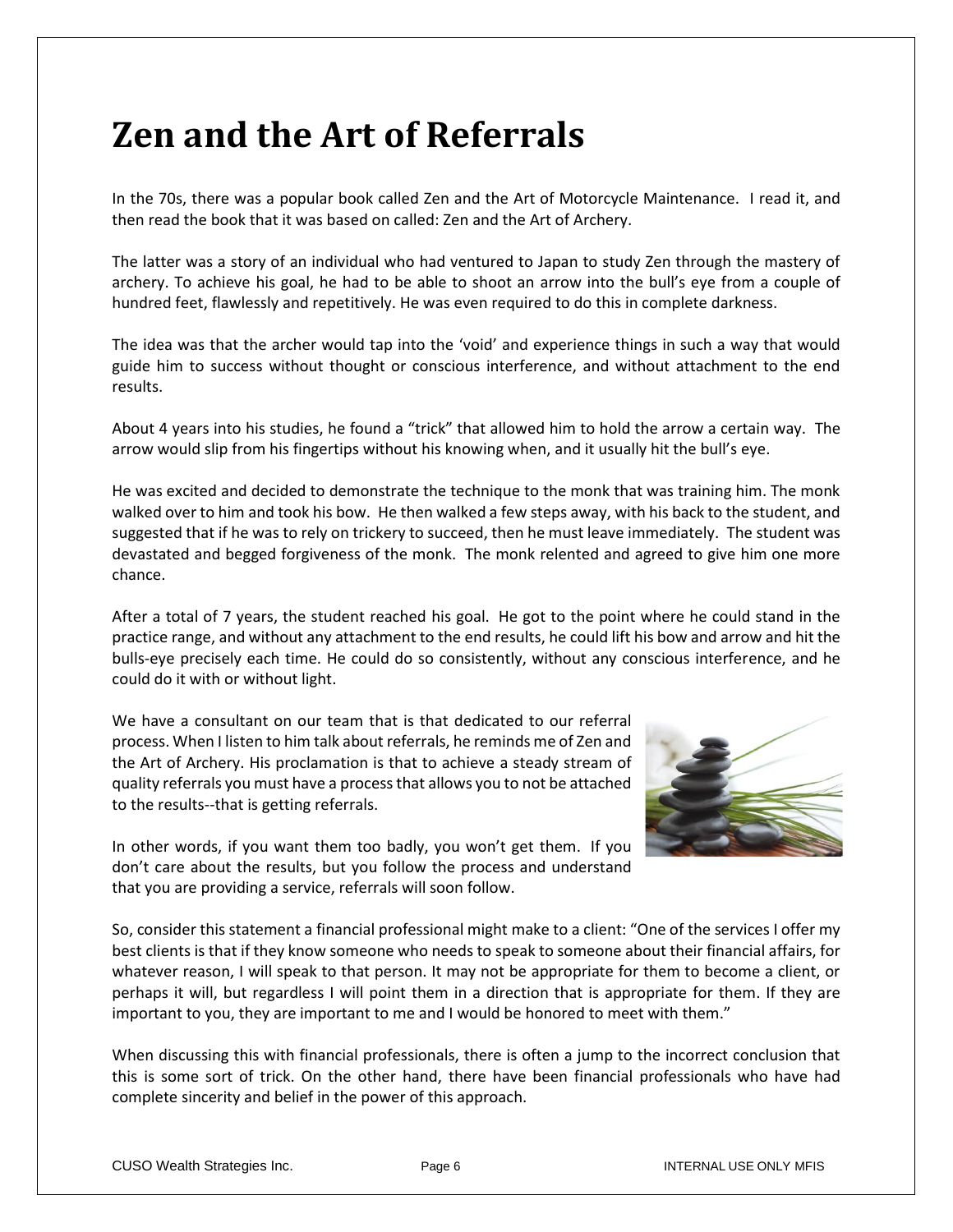The shared belief is that even if none of these introductions results in a new client, the understanding is that the existing clients are being served better than they ever had before, and that is no small thing in this business.

Not surprisingly, it is the financial professionals who buy in to the Zen-oriented approach that come back to us and rave about the results they have had. These results point not only to a history of well-serviced and happy clients, but also to the numerous referrals they have received.

The monk would be pleased, I am sure.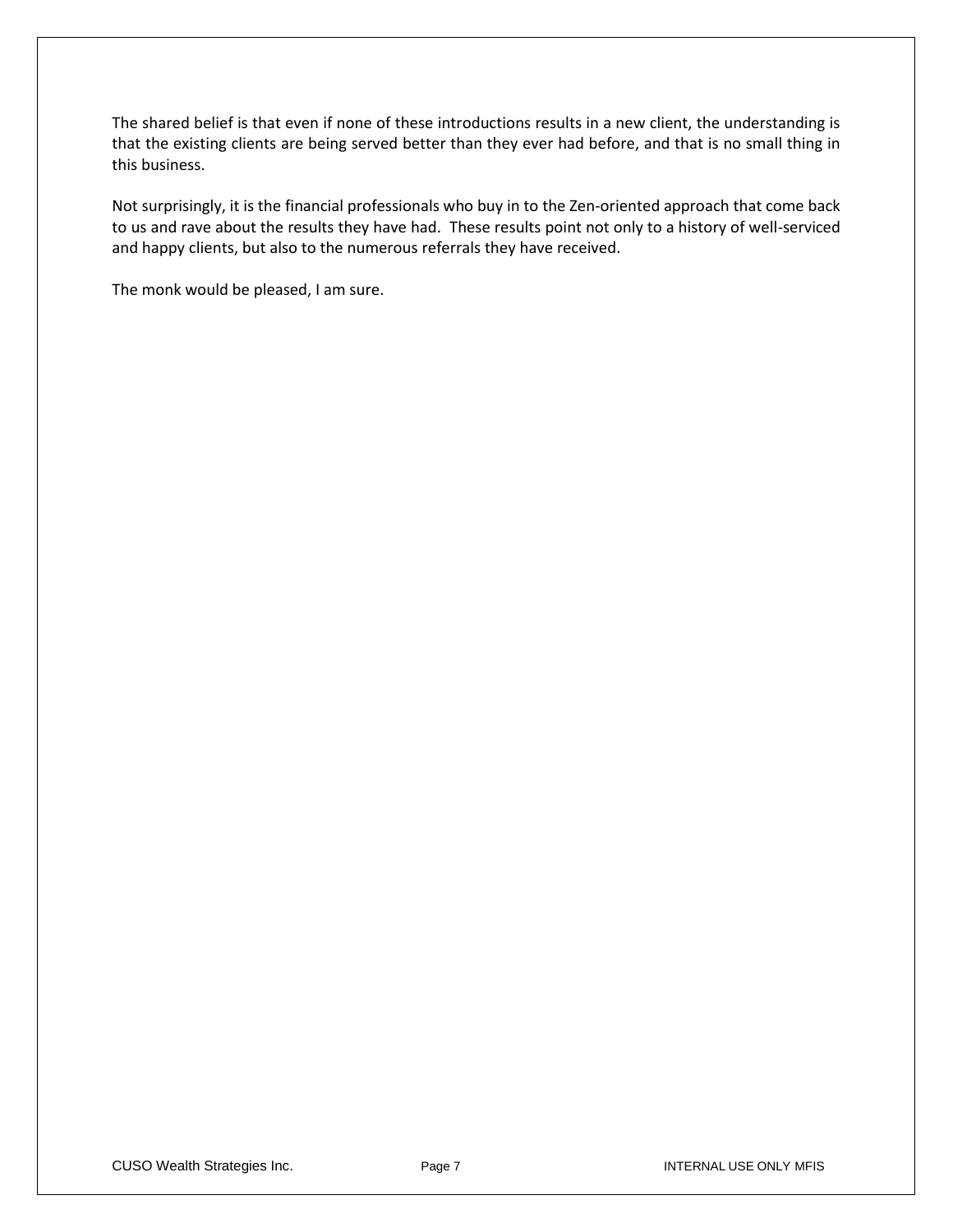# **TAKE ACTION & GET STARTED**

#### **Familiarize yourself with the purpose and flow of the Implementation Meeting.**

Refer to *Step 7\_Implementation Meeting Agenda* **and the** *Step 7\_Implementation Meeting Script* to become familiar with the different areas being covered and the general flow of the meeting.

- You will need to personalize and customize this script and be 100% prepared.
- It is important you become thoroughly comfortable with a structured and professional approach to delivering your recommendations during the Implementation phase.

You will also want to become very familiar with the Personal Financial Organizer Mini concept.

### **Before the Implementation Meeting**

Only book the Implementation Meeting once you've received all of the information required from the new client.

- To ensure this is done in an organized and professional manner, refer to the *Documentation Checklist.*
- This checklist can be completed in the 1st Appointment (FIT) and handed directly to the client or emailed/mailed after the meeting.

Call the potential client two days in advance of the scheduled Implementation Meeting to confirm the details of the appointment.

- Refer to *Step 6\_Implementation Confirmation Call Script***.**
- Remind the new client to bring the necessary documentation to this meeting for implementation (ie. Driver's License, etc.).

### **The Implementation Meeting**

After the initial greetings and brief rapport building portion of the meeting (no more than five minutes) you can signal the business part of the meeting by sliding the Implementation Meeting Agenda across the table to each meeting participant.

This will be the third time your client is exposed to an agenda driven meeting. You have effectively established the standard and demonstrated a high level of consistency early in the relationship.

The next few steps will explain the flow of the meeting. Try to visualize what this process might look like for you as you work through each step. Note: Each of these steps is described in much more detail in the 3<sup>rd</sup> Appointment Script.

#### **1. Meeting Overview**

- $\circ$  Preview the items you will be discussing during the meeting and provide a timeframe to manage your client's expectations.
- **2. Our Brief Review of Our Approach to Investment Management & Financial Planning**
	- $\circ$  A brief reminder that Significant Life Events and the Personal Financial Organizer are cornerstones of your approach to investment management and financial planning.

CUSO Wealth Strategies Inc. The Page 8 Intervention of the INTERNAL USE ONLY MFIS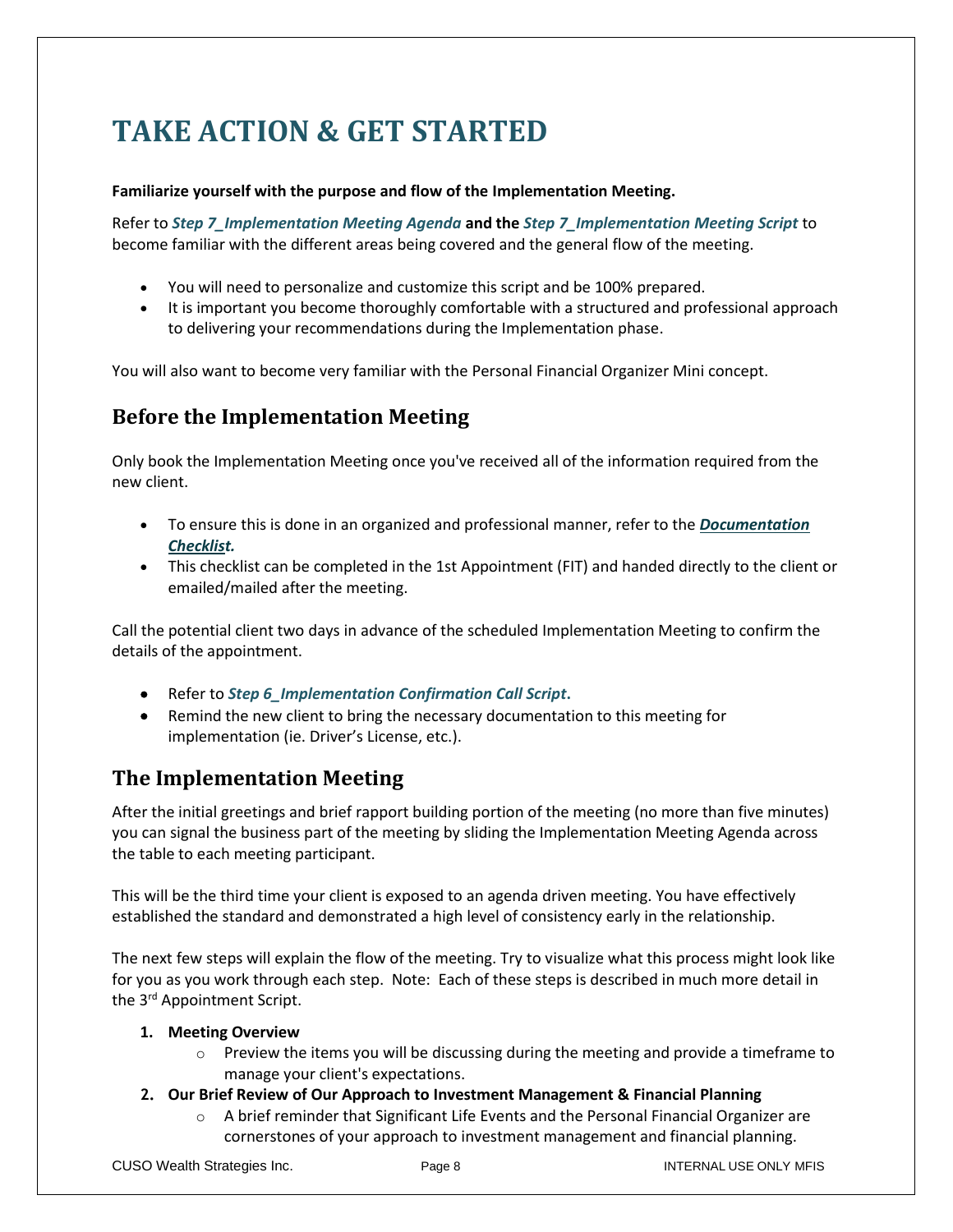$\circ$  You will also provide an initial overview of the Introduction Process.

#### **3. Your Personal Financial Organizer (PFO)**

- o Begin this process by anchoring it back to your client's goals & objectives.
- $\circ$  Next move into Strategy Review, beginning with the reason they came to see you in the first place.
	- You will begin implementing those areas deemed as a priority based on your discussions and professional assessment to date.
	- Walk the client through the strategies you are recommending. Be careful not to over educate here or you will lose the client's interest and attention. Remember, at this point they are not simply buying a product and you won't need to 'convince' them. They have bought into you and your process. They trust you and your recommendations.
	- Outline the assumptions for all your investment recommendations.
- $\circ$  The Personal Financial Organizer Mini will help both the MFIS and client to manage the client's Significant Life Events as it relates to the ongoing financial planning process. This document will evolve as the client's goals and objectives change – it will be significant in keeping the client engaged and identifying when it is time to introduce them to the Financial Planner.

#### **4. Steps to Implementation**

- $\circ$  This is where you clearly outline the next steps to implementing your recommendations.
- $\circ$  Gain permission to proceed and have your client sign the necessary paperwork.
- **5. Meeting Wrap Up** There are a few possible outcomes here:
	- $\circ$  First, if implementation is a go and there are no outstanding items requiring immediate attention in the PFO, you can tell the client when to expect to be called in for their next review meeting. This demonstrates your proactive approach to client communication.
	- $\circ$  Secondly, if there are other areas of their investment plan requiring attention you can book a subsequent meeting to begin reviewing them.

#### **Once your client has accepted your recommendations, they have now become a client of your organization. It is now time to launch their Welcome Aboard!**

• This is a very important part of the process and no new client process is fully completed until they have gone through this last process.

#### **Remember to:**

- Refer to **The Implementation Meeting** steps on the New Client Checklist.
- Ensure that each step is implemented at the appropriate point in the process.
- Consistently use every aspect of the process with all new clients.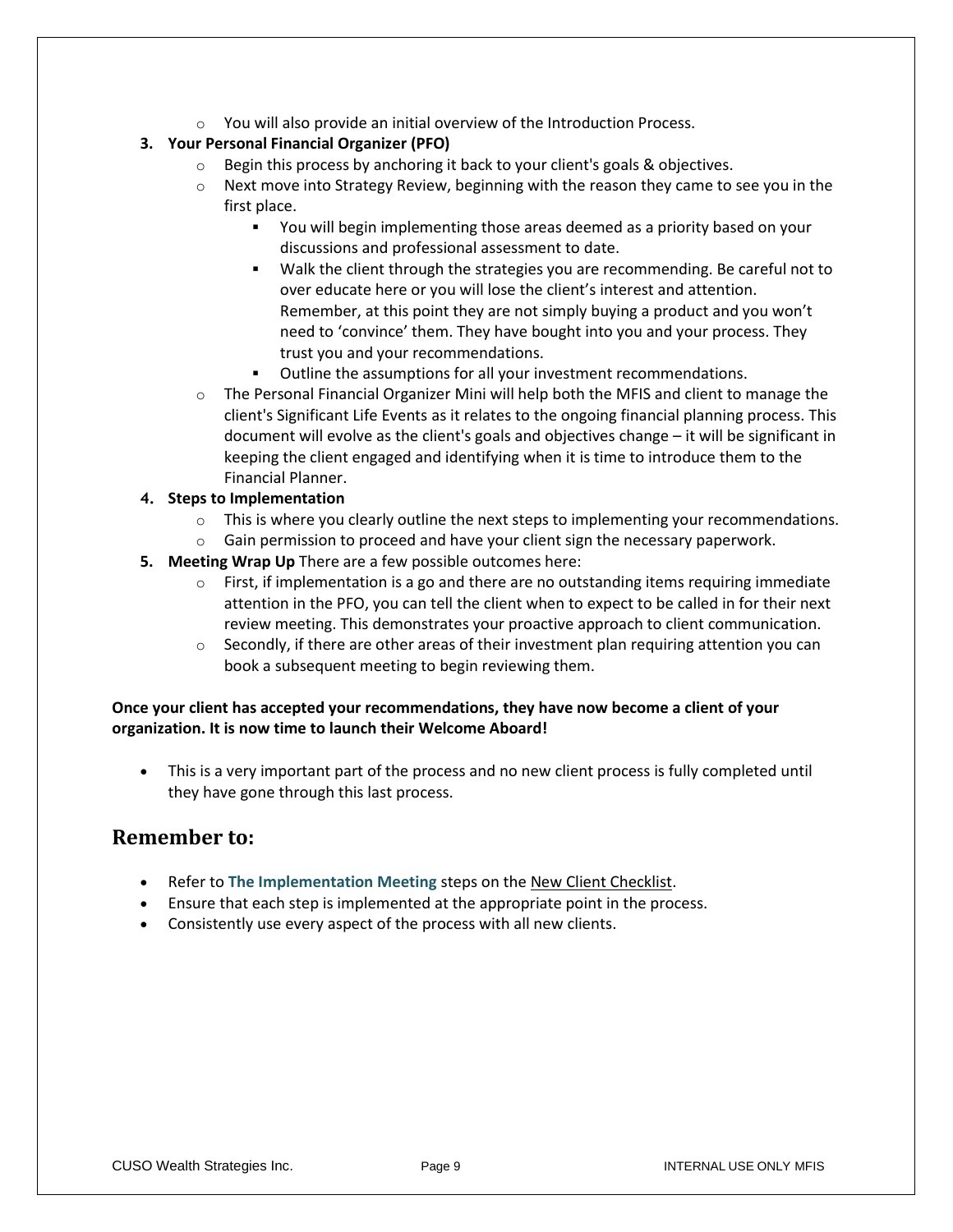## **Information Checklist**

#### **Client Onboarding (If Required)**

It is important all necessary items requested have been received by the MFIS prior to the Implementation Meeting with your new client. This checklist can be provided in the 1st Appointment (FIT) by handing it directly them or emailed/mailed right after the meeting.

| <b>Instructions</b><br>To make the data collection process as convenient as possible for you, please provide the following documents. Be sure to include<br>these for both yourself and your partner.<br>If you do not have access to a photocopier, you can supply the original documents since we will be returning them to you.<br><b>Last Three Payroll Stubs</b><br>o<br>o<br><b>Employee Benefits Booklet(s)</b><br>o<br>Most Recent Employee Benefits Statement(s)<br>o<br>Most Recent Pension Plan Statement(s) and/or Plan Booklets<br>o<br>Last Two Years Personal Income Tax Returns<br><b>Notices of Assessment</b><br>o<br>ם<br>Most Current Financial Statements (for all Corporate, Proprietor, or Partnership Interests)<br>o<br><b>CPP/OPP Statement of Contributions</b><br>Most Current Statements of Investment and/or Copies of:<br>o<br><b>RRSPS</b><br>o<br>GICS<br>o<br><b>CSBs</b><br><b>Stock Portfolio</b><br>o<br>o<br><b>Mutual Funds</b><br>o<br><b>Mortgages Receivable</b><br>Limited Partnership Offering Memorandum, Executive Summary and most current correspondence<br>o<br>o<br>Documentation for all Current Liabilities (Mortgages, Lines of Credit, Credit Card Statements etc.)<br>o<br>Life, Disability, Critical Illness and Long Term Care Insurance Policies<br>ם<br>General Insurance Policies (Auto, Homeowners etc.)<br>o<br>Wills and/or Powers of Attorney<br>o<br><b>Marriage Contract</b><br>o<br><b>Divorce/Separation Agreement</b><br>o<br>Shareholder's/Business Agreements |  | <b>Document Checklist</b> |  |
|--------------------------------------------------------------------------------------------------------------------------------------------------------------------------------------------------------------------------------------------------------------------------------------------------------------------------------------------------------------------------------------------------------------------------------------------------------------------------------------------------------------------------------------------------------------------------------------------------------------------------------------------------------------------------------------------------------------------------------------------------------------------------------------------------------------------------------------------------------------------------------------------------------------------------------------------------------------------------------------------------------------------------------------------------------------------------------------------------------------------------------------------------------------------------------------------------------------------------------------------------------------------------------------------------------------------------------------------------------------------------------------------------------------------------------------------------------------------------------------------------------------------------------------|--|---------------------------|--|
|                                                                                                                                                                                                                                                                                                                                                                                                                                                                                                                                                                                                                                                                                                                                                                                                                                                                                                                                                                                                                                                                                                                                                                                                                                                                                                                                                                                                                                                                                                                                      |  |                           |  |
|                                                                                                                                                                                                                                                                                                                                                                                                                                                                                                                                                                                                                                                                                                                                                                                                                                                                                                                                                                                                                                                                                                                                                                                                                                                                                                                                                                                                                                                                                                                                      |  |                           |  |
|                                                                                                                                                                                                                                                                                                                                                                                                                                                                                                                                                                                                                                                                                                                                                                                                                                                                                                                                                                                                                                                                                                                                                                                                                                                                                                                                                                                                                                                                                                                                      |  |                           |  |
|                                                                                                                                                                                                                                                                                                                                                                                                                                                                                                                                                                                                                                                                                                                                                                                                                                                                                                                                                                                                                                                                                                                                                                                                                                                                                                                                                                                                                                                                                                                                      |  |                           |  |
|                                                                                                                                                                                                                                                                                                                                                                                                                                                                                                                                                                                                                                                                                                                                                                                                                                                                                                                                                                                                                                                                                                                                                                                                                                                                                                                                                                                                                                                                                                                                      |  |                           |  |
|                                                                                                                                                                                                                                                                                                                                                                                                                                                                                                                                                                                                                                                                                                                                                                                                                                                                                                                                                                                                                                                                                                                                                                                                                                                                                                                                                                                                                                                                                                                                      |  |                           |  |
|                                                                                                                                                                                                                                                                                                                                                                                                                                                                                                                                                                                                                                                                                                                                                                                                                                                                                                                                                                                                                                                                                                                                                                                                                                                                                                                                                                                                                                                                                                                                      |  |                           |  |
|                                                                                                                                                                                                                                                                                                                                                                                                                                                                                                                                                                                                                                                                                                                                                                                                                                                                                                                                                                                                                                                                                                                                                                                                                                                                                                                                                                                                                                                                                                                                      |  |                           |  |
|                                                                                                                                                                                                                                                                                                                                                                                                                                                                                                                                                                                                                                                                                                                                                                                                                                                                                                                                                                                                                                                                                                                                                                                                                                                                                                                                                                                                                                                                                                                                      |  |                           |  |
|                                                                                                                                                                                                                                                                                                                                                                                                                                                                                                                                                                                                                                                                                                                                                                                                                                                                                                                                                                                                                                                                                                                                                                                                                                                                                                                                                                                                                                                                                                                                      |  |                           |  |
|                                                                                                                                                                                                                                                                                                                                                                                                                                                                                                                                                                                                                                                                                                                                                                                                                                                                                                                                                                                                                                                                                                                                                                                                                                                                                                                                                                                                                                                                                                                                      |  |                           |  |
|                                                                                                                                                                                                                                                                                                                                                                                                                                                                                                                                                                                                                                                                                                                                                                                                                                                                                                                                                                                                                                                                                                                                                                                                                                                                                                                                                                                                                                                                                                                                      |  |                           |  |
|                                                                                                                                                                                                                                                                                                                                                                                                                                                                                                                                                                                                                                                                                                                                                                                                                                                                                                                                                                                                                                                                                                                                                                                                                                                                                                                                                                                                                                                                                                                                      |  |                           |  |
|                                                                                                                                                                                                                                                                                                                                                                                                                                                                                                                                                                                                                                                                                                                                                                                                                                                                                                                                                                                                                                                                                                                                                                                                                                                                                                                                                                                                                                                                                                                                      |  |                           |  |
|                                                                                                                                                                                                                                                                                                                                                                                                                                                                                                                                                                                                                                                                                                                                                                                                                                                                                                                                                                                                                                                                                                                                                                                                                                                                                                                                                                                                                                                                                                                                      |  |                           |  |
|                                                                                                                                                                                                                                                                                                                                                                                                                                                                                                                                                                                                                                                                                                                                                                                                                                                                                                                                                                                                                                                                                                                                                                                                                                                                                                                                                                                                                                                                                                                                      |  |                           |  |
|                                                                                                                                                                                                                                                                                                                                                                                                                                                                                                                                                                                                                                                                                                                                                                                                                                                                                                                                                                                                                                                                                                                                                                                                                                                                                                                                                                                                                                                                                                                                      |  |                           |  |
|                                                                                                                                                                                                                                                                                                                                                                                                                                                                                                                                                                                                                                                                                                                                                                                                                                                                                                                                                                                                                                                                                                                                                                                                                                                                                                                                                                                                                                                                                                                                      |  |                           |  |
|                                                                                                                                                                                                                                                                                                                                                                                                                                                                                                                                                                                                                                                                                                                                                                                                                                                                                                                                                                                                                                                                                                                                                                                                                                                                                                                                                                                                                                                                                                                                      |  |                           |  |
|                                                                                                                                                                                                                                                                                                                                                                                                                                                                                                                                                                                                                                                                                                                                                                                                                                                                                                                                                                                                                                                                                                                                                                                                                                                                                                                                                                                                                                                                                                                                      |  |                           |  |
|                                                                                                                                                                                                                                                                                                                                                                                                                                                                                                                                                                                                                                                                                                                                                                                                                                                                                                                                                                                                                                                                                                                                                                                                                                                                                                                                                                                                                                                                                                                                      |  |                           |  |
|                                                                                                                                                                                                                                                                                                                                                                                                                                                                                                                                                                                                                                                                                                                                                                                                                                                                                                                                                                                                                                                                                                                                                                                                                                                                                                                                                                                                                                                                                                                                      |  |                           |  |
|                                                                                                                                                                                                                                                                                                                                                                                                                                                                                                                                                                                                                                                                                                                                                                                                                                                                                                                                                                                                                                                                                                                                                                                                                                                                                                                                                                                                                                                                                                                                      |  |                           |  |
|                                                                                                                                                                                                                                                                                                                                                                                                                                                                                                                                                                                                                                                                                                                                                                                                                                                                                                                                                                                                                                                                                                                                                                                                                                                                                                                                                                                                                                                                                                                                      |  |                           |  |
|                                                                                                                                                                                                                                                                                                                                                                                                                                                                                                                                                                                                                                                                                                                                                                                                                                                                                                                                                                                                                                                                                                                                                                                                                                                                                                                                                                                                                                                                                                                                      |  |                           |  |
|                                                                                                                                                                                                                                                                                                                                                                                                                                                                                                                                                                                                                                                                                                                                                                                                                                                                                                                                                                                                                                                                                                                                                                                                                                                                                                                                                                                                                                                                                                                                      |  |                           |  |
| o<br><b>Family Trust Documentation</b>                                                                                                                                                                                                                                                                                                                                                                                                                                                                                                                                                                                                                                                                                                                                                                                                                                                                                                                                                                                                                                                                                                                                                                                                                                                                                                                                                                                                                                                                                               |  |                           |  |
| Note: Please also include any other relevant documentation that relates to your financial situation that you believe we should be<br>aware of.                                                                                                                                                                                                                                                                                                                                                                                                                                                                                                                                                                                                                                                                                                                                                                                                                                                                                                                                                                                                                                                                                                                                                                                                                                                                                                                                                                                       |  |                           |  |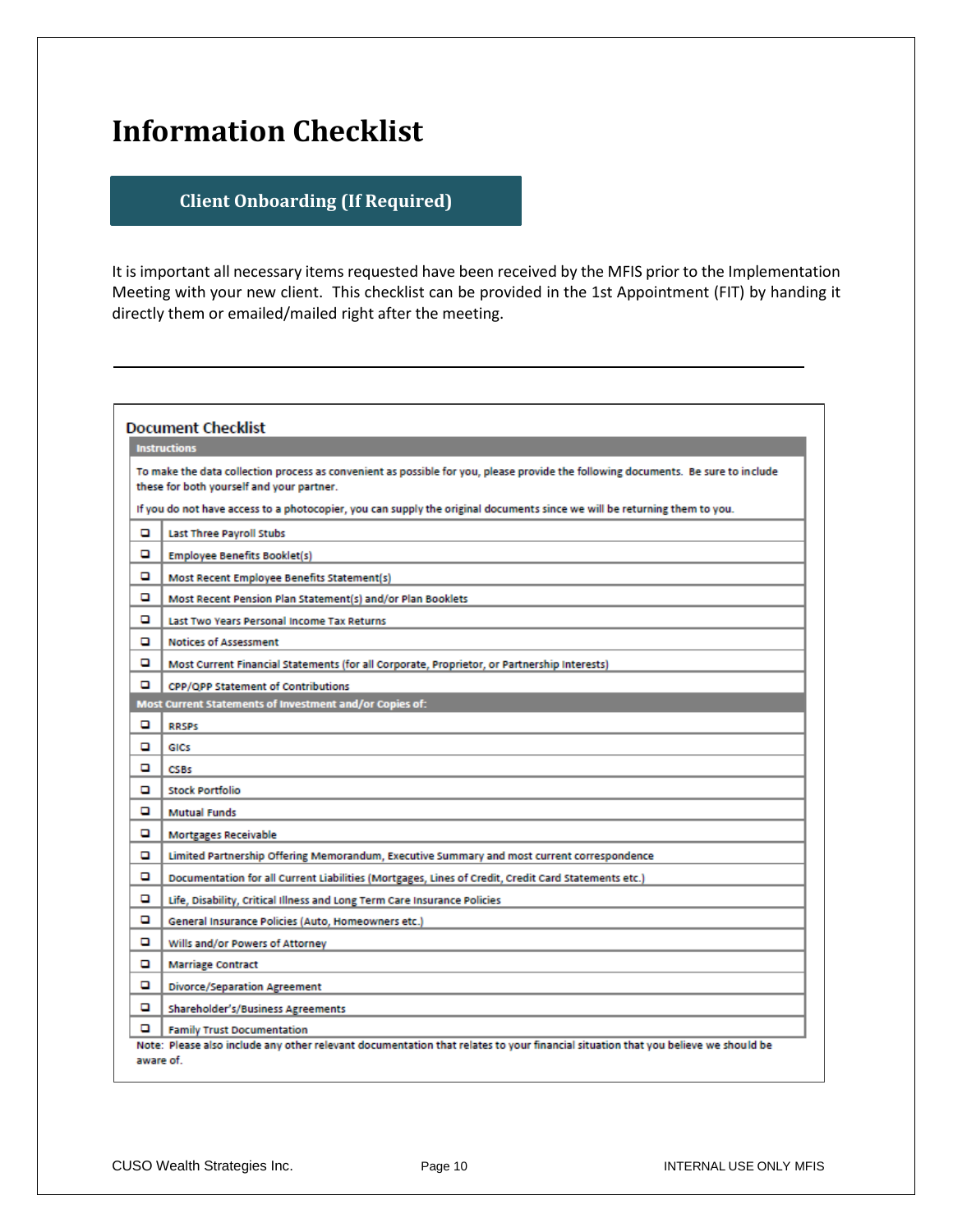## **Implementation Meeting Confirmation Call Script**

#### **Client Onboarding STEP 6**

Use the following telephone script as a guide to assist you with confirming the Implementation Meeting – for those clients who require a second meeting for implementation.

#### **If you speak to them directly:**

- Hello, may I please speak with [New Client Name]?
- Hi [New Client Name] this is [Your Name] calling from [Credit Union/Organization].
- I'm calling to confirm our appointment at [Time and Date].
- At that time, I will be helping you getting everything underway as it relates to the item(s) we discussed in our initial meeting.
- Please bring your [identify any documents that you require to begin implementation].
- Do you have any questions?
	- o *If so, answer their questions before proceeding.*
- Great I look forward to seeing you at [Time and Date].
- Have a great day.

#### **If you leave a voice message:**

- Hi, this message is for [New Client Name]
- It's [Your Name] calling from [Credit Union/Organization] and I'm calling to confirm our appointment at [Time and Date].
- During our meeting, I will be helping you getting everything underway as it relates to the item(s) we discussed in our initial meeting.
- Please bring your [identify any documents that you require to begin implementation].
- If you have any questions, feel free to contact me.
- Otherwise, I look forward to seeing you at [Time and Date].
- Thank you have a great a day.

SPECIAL NOTE: If they have not provided the information required, you will need to reschedule.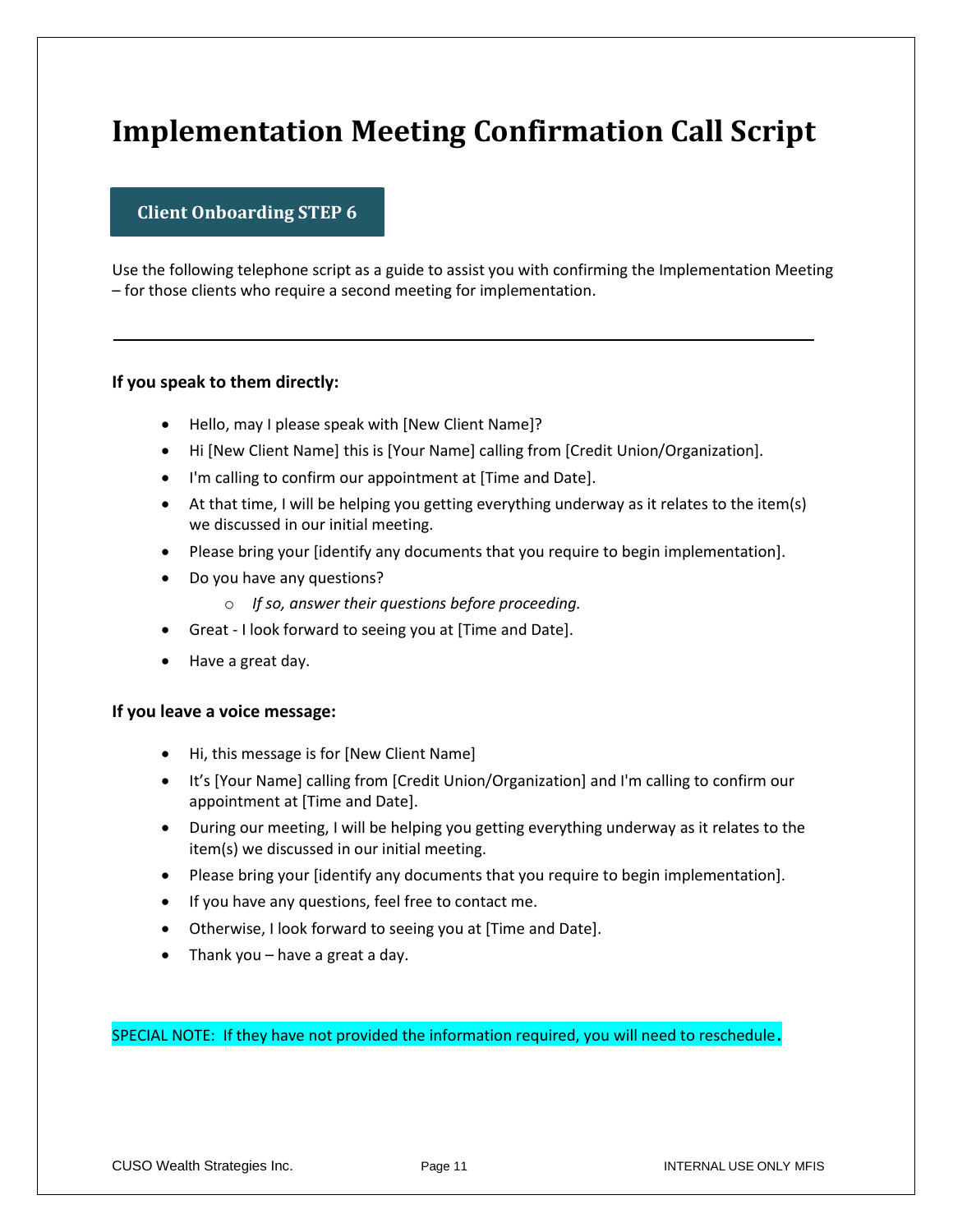## **Implementation Meeting Agenda**



**Client Onboarding STEP 7**

[Potential New Client]

[Date]

[Time]

#### **Items to Be Discussed:**

- **1. Meeting Overview**
- **2. Helping You Get Things Underway**
	- Review Your Current Goal(s) What Matters Most to You
	- Review Your Personal Financial Organizer
	- Discuss Any New Items of Importance to You
- **3. Steps to Implementation**
- **4. A Quick Reminder** 
	- Your Significant Life Events
	- How to Help Those You Care About
- **5. Meeting Wrap-Up**
	- Do You Have Any Questions?
	- Next Step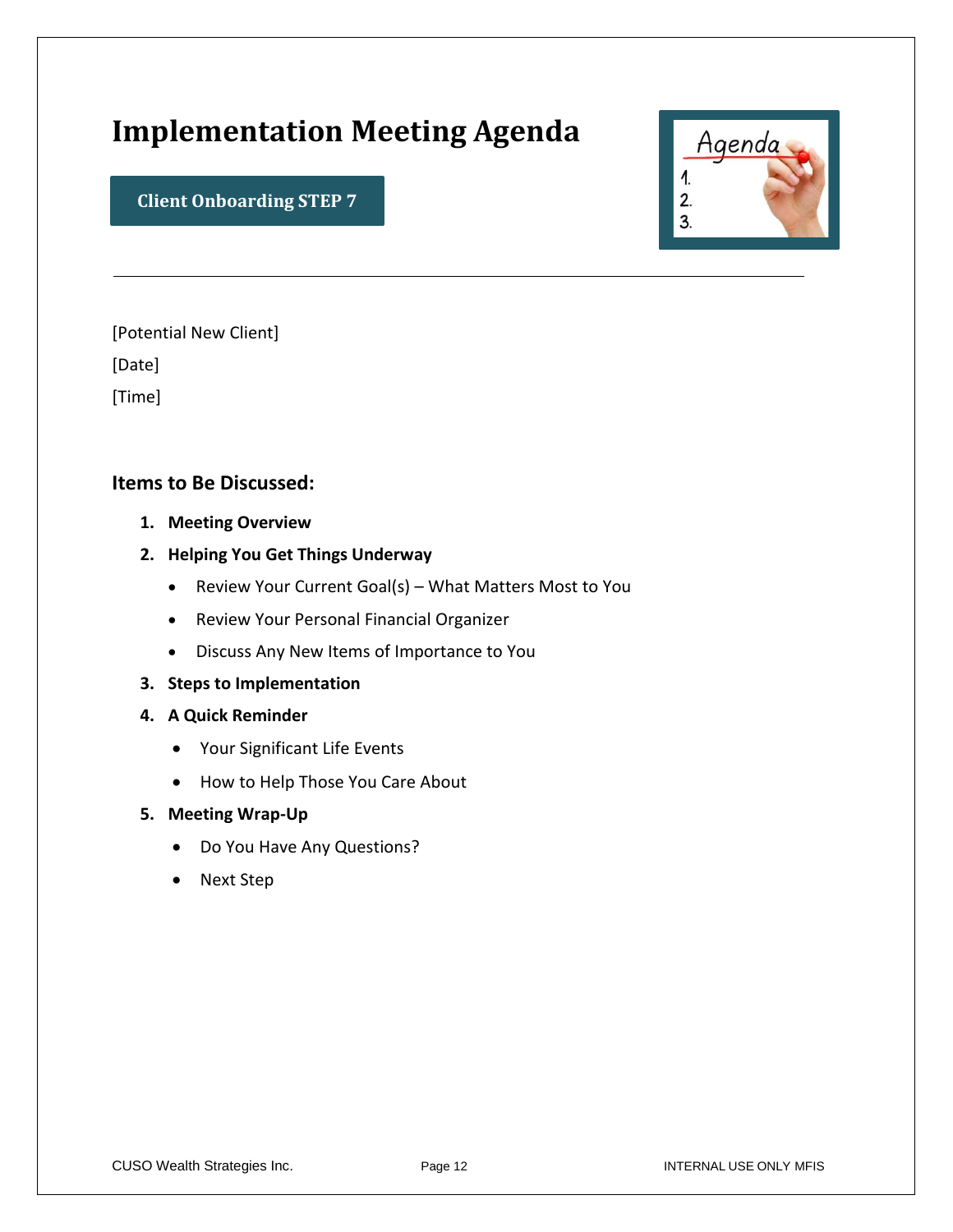## **Implementation Meeting Script**

#### **Client Onboarding STEP 7**

*Purpose: To discuss and mutually agree to move forward with your recommendations (Account Openings and Signings).*

*Again, it is important to remember that you are not required to recite this script word for word. Use this script to guide your Implementation Meeting. Your goal is to personalize this script so that it feels natural for you.*

#### **Instructions:**

This document has 2 types of text.

- Your script (what you would say to the client) is in regular text type.
- Your instructions for actions are in *bold italics.*

#### **GREETING**

#### *Welcome client and establish a rapport with them.*

- Hello Mr. and Mrs.\_\_\_\_\_\_\_\_\_\_\_\_\_\_\_, it's good to see you again.
- How have you been?

*Make small talk (weather, sports, families, anything to establish common ground) – no more than a couple of minutes.* 

#### **1. MEETING OVERVIEW**

- Here is the agenda for today's meeting [**give them a copy of the agenda**].
- Today we are going to spend our time focused on your Goals what matters most to you and why you are here today as well as, go over your Personal Financial Organizer.
- This includes discussing my recommendations and answering all your questions so you are confident making the decision that is best for you – so I can help you put it into action.
- I will outline all steps required to get things moving forward which will include the completion of required paperwork.
- Finally, I will give you a brief reminder of our wealth approach so I am confident you are fully aware of how we can help you as well as, outline our approach to possibly helping others who may be important to you.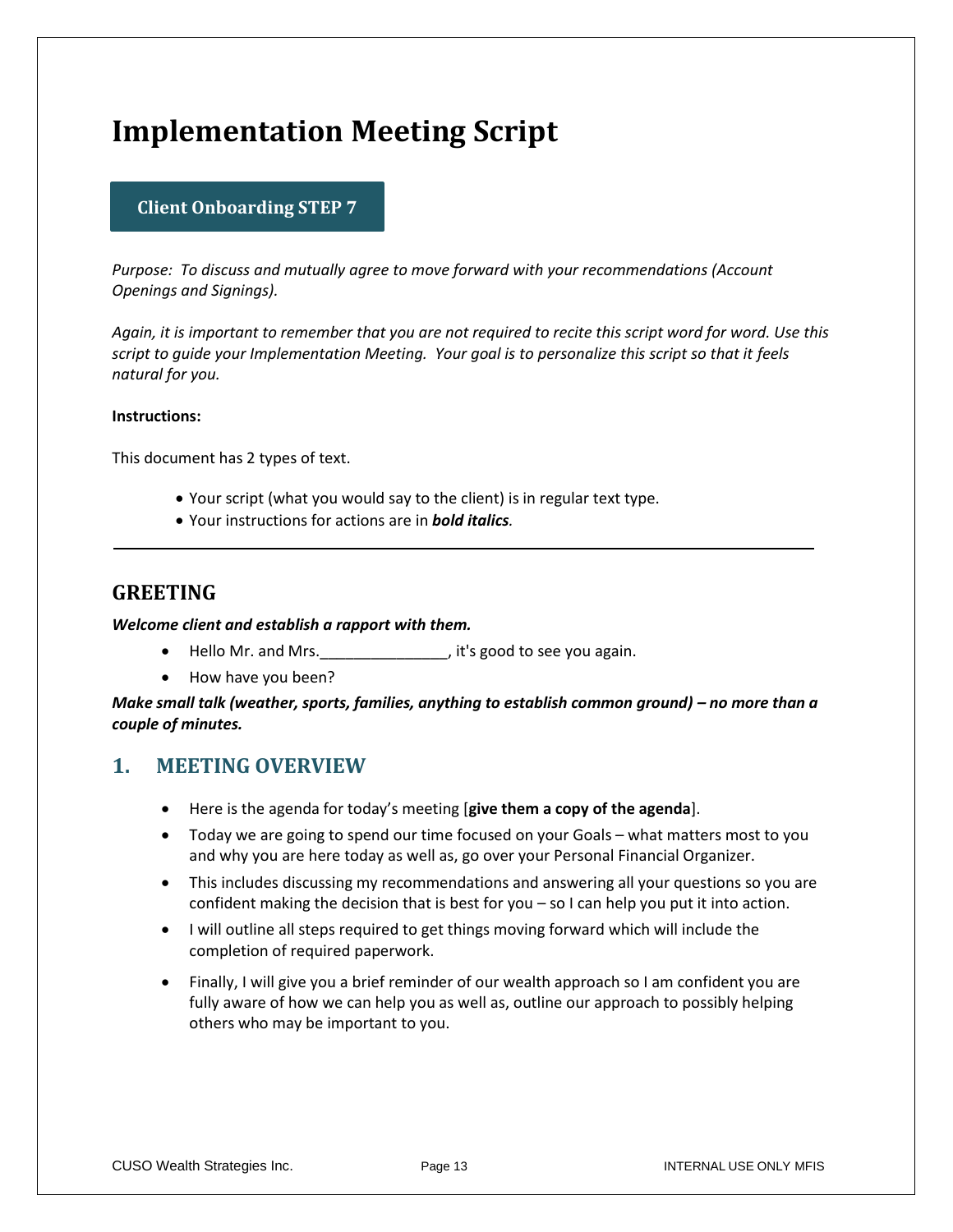### **2. HELPING YOU GET THINGS UNDERWAY**

#### **Review Your Current Goals – What Matters Most to You**

- In our last meeting, we talked extensively about what is important to you.
- You indicated that *summarize the goals they identified.*
- Do you want to add anything to our initial discussion? Are there any goals you would like to place a higher priority on? *If there are changes explore these by questioning them as you did before.*

#### **Review Your Personal Financial Organizer**

- *Provide your client an overview and outline of your recommendations.*
- *Proceed to strategy of focus for the meeting - most likely investment recommendations.*
- *Include a review of all assumptions.*

#### **Discuss Any New Items of Importance to You**

- Based on what we covered today, is there anything else you'd like to discuss?
- *If additional items come up in your conversation, prioritize them with the client and assign some timeframes so you can begin assisting them in these other areas.*

#### **3. STEPS TO IMPLEMENTATION**

• *Review and complete paperwork to begin Implementation.*

#### **4. A QUICK REMINDER**

#### **Your Significant Life Events**

- To do this, I help you to prepare for or react to Significant Life Events -- basically anything and everything that pertains to and affects your finances either now or in the future.
	- $\circ$  It could be retiring, planning for a child's education, getting a raise or even losing a job.
- Our purpose is to cushion the effects of the Significant Life Events in your life so you stay on track and reach your financial goals and objectives.
- We do this by first understanding exactly what your Goals and Objectives are. We started this process at our first meeting.
- We then completed a thorough examination of your current financial situation which helped me gather the information necessary to create your Personal Financial Organizer – which we will review together today.
- Based on the information you provided me during our previous meetings, I will be proposing a series of financial strategies that will be summarized in your Personal Financial Organizer, a document which will help us monitor our progress.
- We will meet regularly to review your Personal Financial Organizer and implement strategies to ensure that it is helping you achieve your goals.
- I will also make sure that you are kept up-to-date on any changes that may occur and I require you to do the same.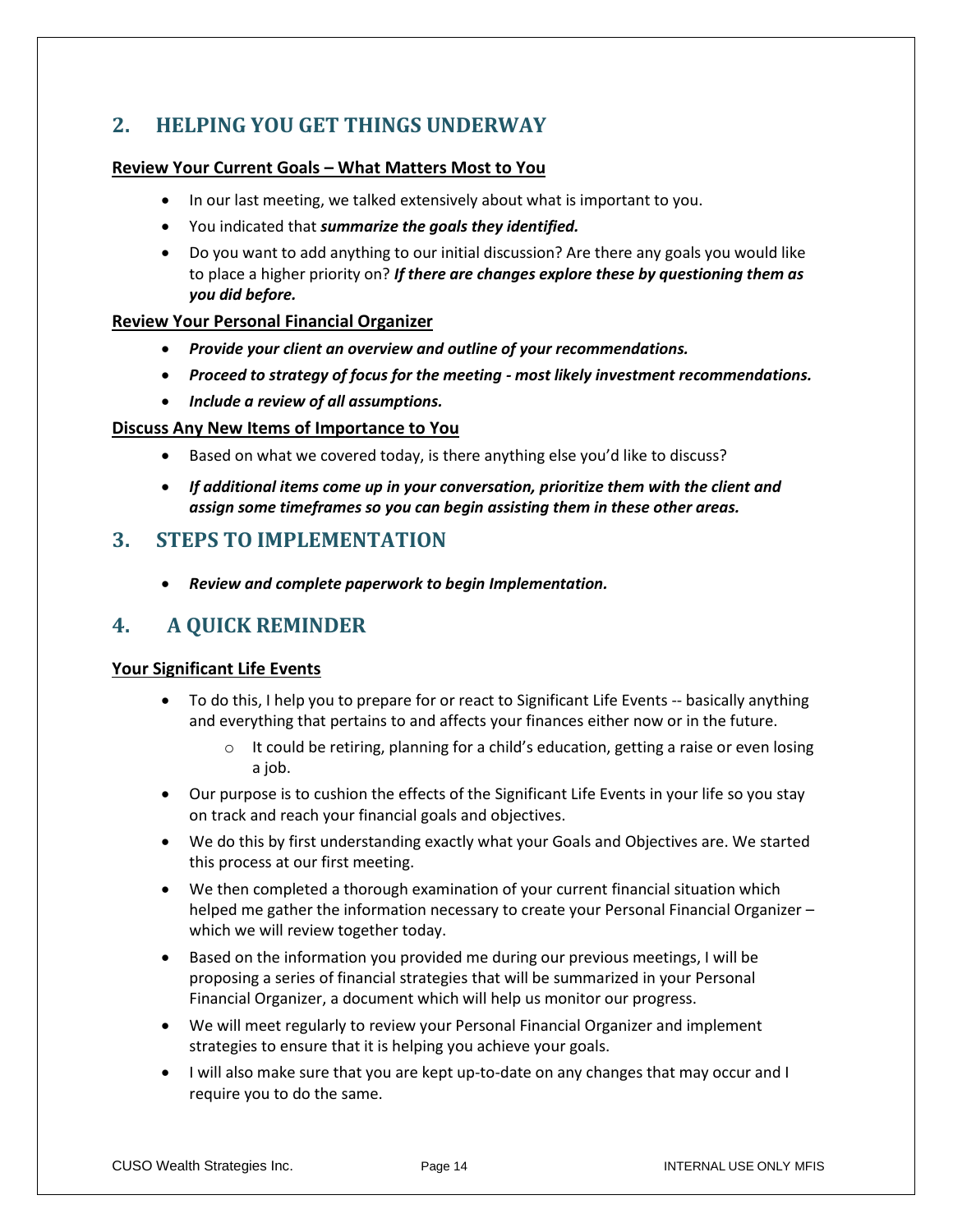#### **How To Help Those You Care About**

#### *Choose the approach that best fits the client in front of you:*

- We want to remind you about our Introduction Process because it's important to us you know where are here to help those who are important to you. *Next review the Introduction Process you created for the 2nd Meeting with them again. OR*
- Last time we met, I spent a few moments to review our Introduction Process. Now that you've had some time to think about it, I wanted to follow up to see if you had any questions? *OR*
- Thank them for any introductions you may have received from them at this point and ask if *they have any questions.*

*IMPORTANT: Everything up to and including this part of the Agenda should be scripted and rehearsed so that it can be delivered in about 5 minutes or less. That leaves the balance of the meeting to conduct a thorough walk through of their PFO and get implementation underway.*

#### **5. MEETING WRAP-UP**

- Before we begin to wind down our meeting, I'd like to double-check to see if you have any questions? *If so, answer them before proceeding.*
- It was great seeing you today and helping you get this underway I hope you feel confident that we are helping you get closer to achieving something that is important to you.
- If you need anything, please feel free to contact me.
- Have a great day!
- *If a follow up appointment is required book it and agree on what it is that needs to be satisfied for your client to move forward.*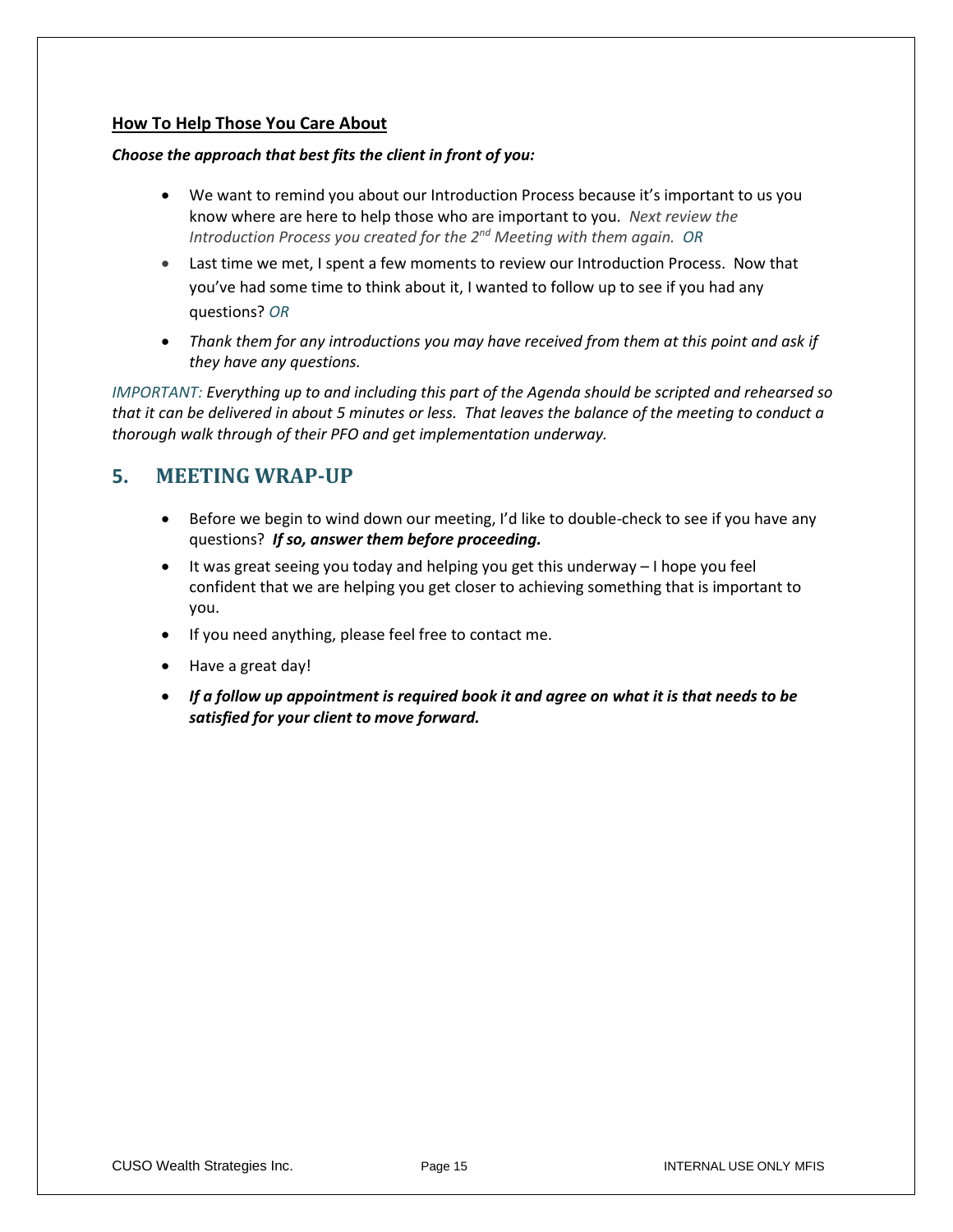## **Here to Help You, Help Others**

As a client of ours, you are in a unique position to introduce others to us, so that they too might benefit from our financial planning and investment management solutions.

We are here to help you assist family members, friends, or associates who:

- Want to experience continued financial success
- Want the guidance of a Financial Professional
- Willfully participate in financial planning for their future success
- Share your attitude, lifestyle and level of wealth accumulation

#### **How to Help Someone You Know**

If you are talking with someone who needs guidance with financial planning and investment management or is going through a critical financial event and unsure of what to do, let them know we are here to help them.

#### **Step 1**

You may want to explain how you have benefited from working with us – in other words, explain the services and solutions you personally value and appreciate.

#### **Step 2**

If based on your discussion, they would like to be introduced to us you can easily do so in one of two ways. One option is for you to call me and provide me with their name and preferred contact number (always with their expressed permission to do so). The other is to provide them with our contact information and they can contact us at their convenience.

#### **Step 3**

Provide them with a brief overview of what to expect. Our first call would be a brief introduction to each other, and we would invite them to an initial meeting. We will also provide them with our Introduction Kit, like the one you received. As you know, our initial meeting is to determine if we are a good fit for working together based on the service we provide and the ones they are looking for.

Many of our clients feel more like an extended family and we take great pride in taking care of them. If the situation arises, we will gladly help you take care of yours…here to help you help others.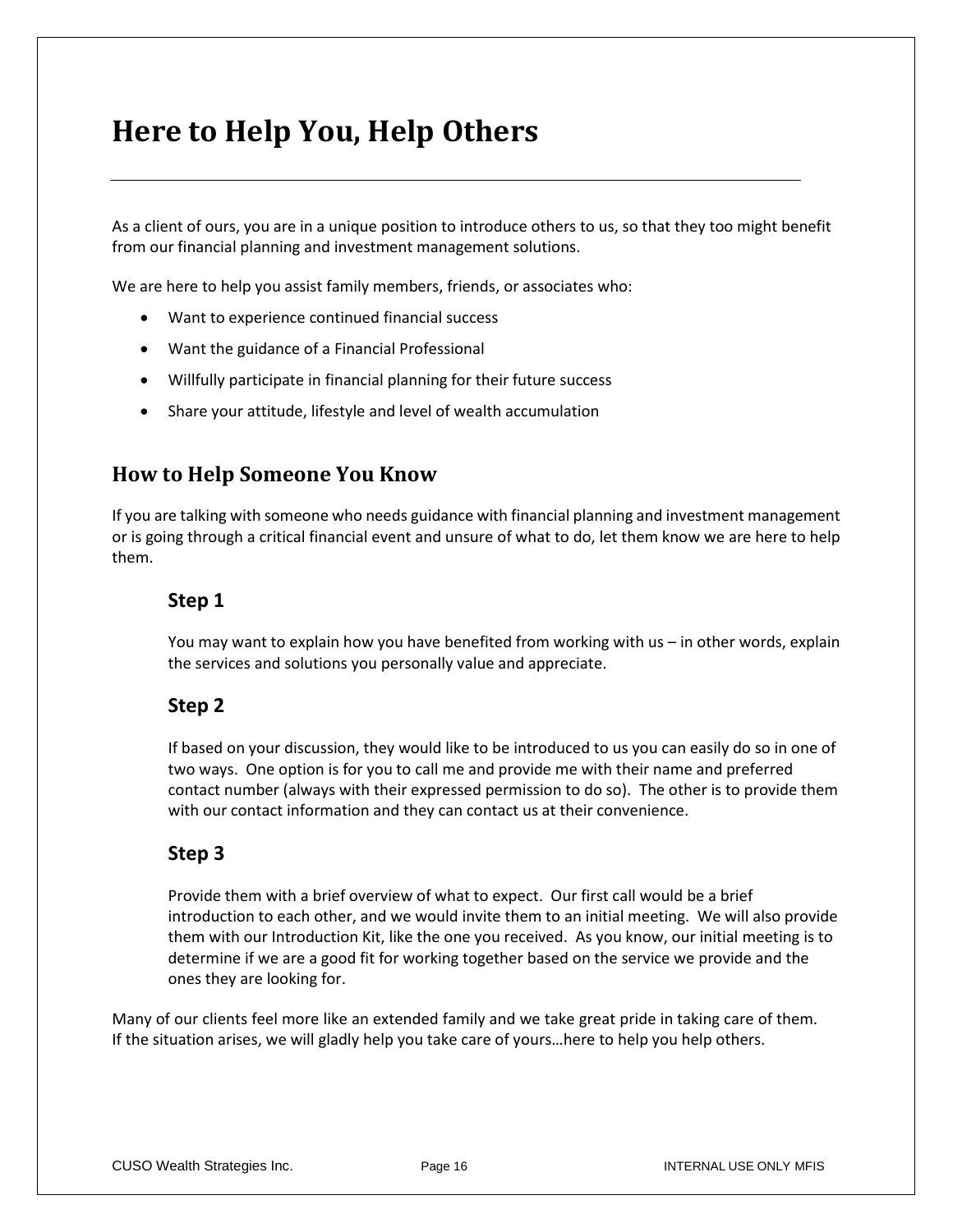# **YOUR PERSONAL FINANCIAL ORGANIZER**

| Purchase<br>Home              | New Baby or<br>Â<br>Grandbaby | Lifestyle<br>Downsizing      |
|-------------------------------|-------------------------------|------------------------------|
| Travel                        | Retirement                    | <b>Divorce</b>               |
| Wedding                       | Loss of Spouse                | \$<br><b>Planned Gifting</b> |
| Vacation Home                 | Kids to College               | Inheritance                  |
| <b>Elderly Parent</b><br>Care | Sell<br>₩<br><b>Business</b>  | Illness or<br>Disability     |

## Helping You Manage Your Significant Life Events

## **CLIENT NAME DATE**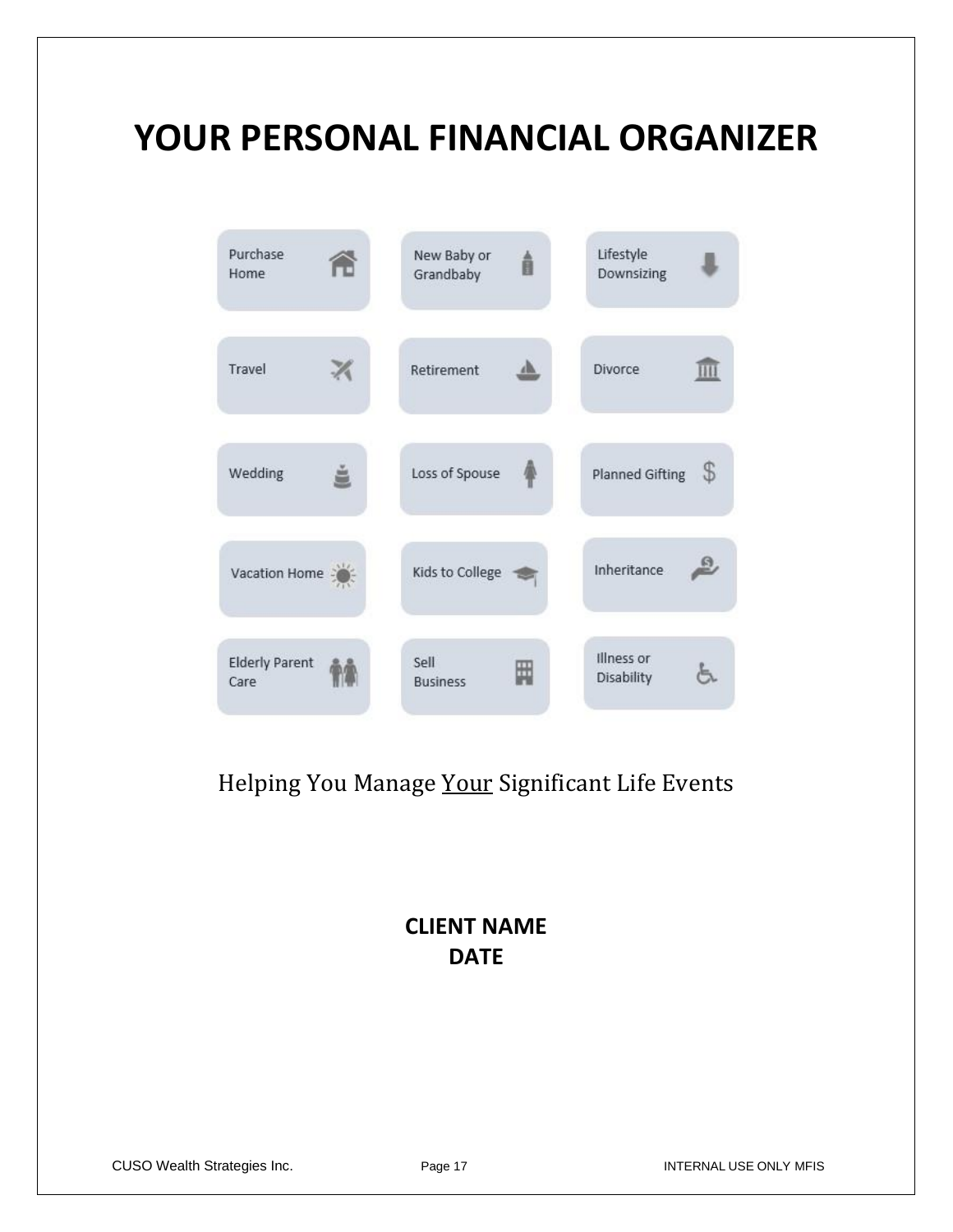| $\mathbf{D}$ | <b>DAILY LIVING</b><br>Allowing you to focus on enjoying life day by day | Date Last<br><b>Reviewed</b> |
|--------------|--------------------------------------------------------------------------|------------------------------|
|              |                                                                          |                              |

| 妙 | <b>CURRENT SAVINGS</b><br>Managing your money to help you achieve all of your goal | Date Last<br><b>Reviewed</b> |
|---|------------------------------------------------------------------------------------|------------------------------|
|   |                                                                                    |                              |

| <b>AS<sup>4</sup> TO AND THROUGH RETIREMENT</b> | Date Last       |
|-------------------------------------------------|-----------------|
| Guiding you to & through retirement             | <b>Reviewed</b> |
|                                                 |                 |

| <b>CARING FOR OTHERS</b><br><b>CARING FURUITERS</b><br><b>THE Taking care of those who depend on you</b> | <b>Date Last</b><br><b>Reviewed</b> |
|----------------------------------------------------------------------------------------------------------|-------------------------------------|
|                                                                                                          |                                     |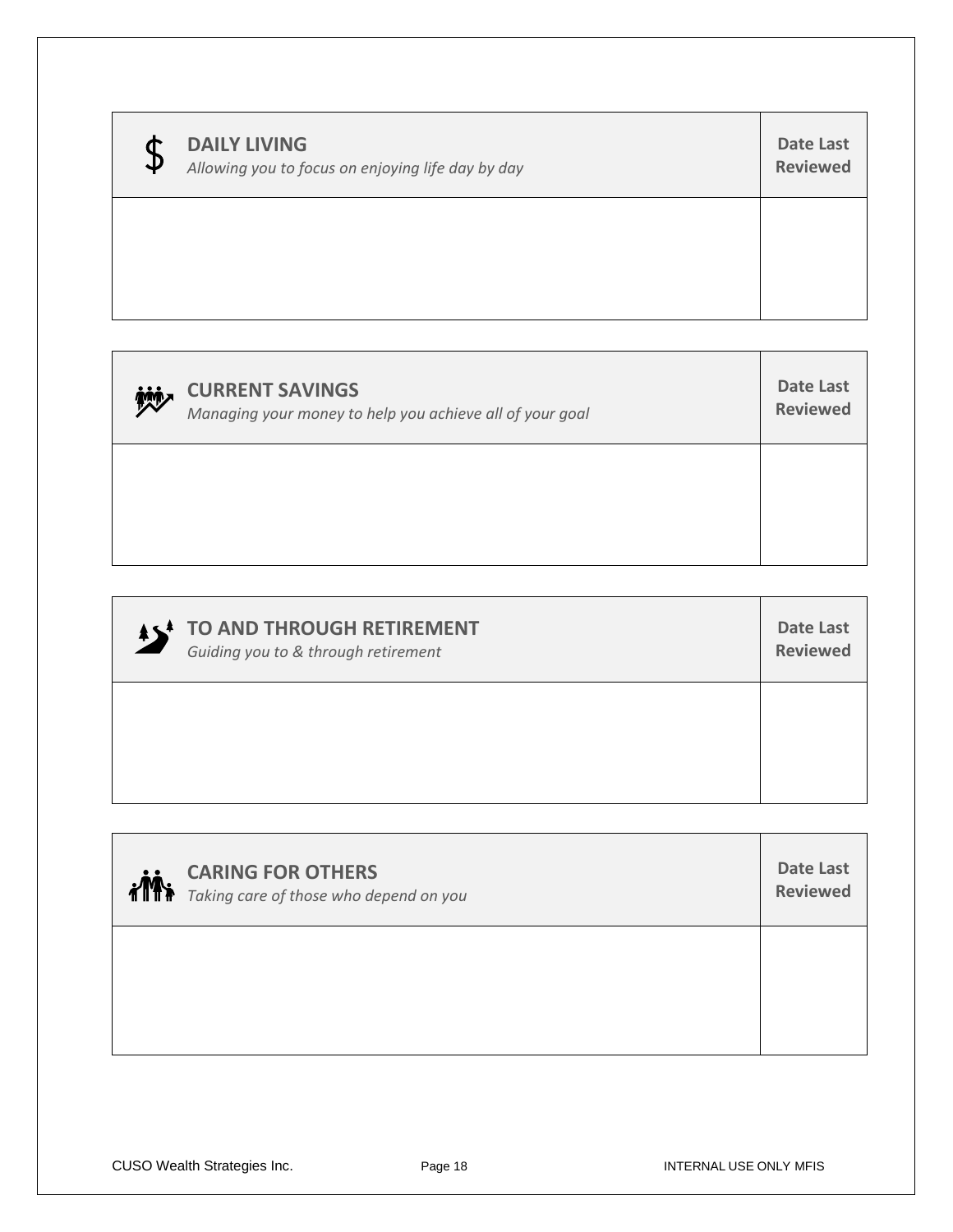## **TAX PLANNING STRATEGY**

*Helping you keep more of your money*

| ΈΠ | <b>FAMILY SECURITY</b><br>Providing security & comport to you and your family | Date Last<br><b>Reviewed</b> |
|----|-------------------------------------------------------------------------------|------------------------------|
|    |                                                                               |                              |

| <b>LEAVING YOUR LEGACY</b><br>Z<br>Leave a legacy for the people and causes you care most about | Date Last<br><b>Reviewed</b> |
|-------------------------------------------------------------------------------------------------|------------------------------|
|                                                                                                 |                              |

| 航神 | <b>BUSINESS PLANNING &amp; SUCCESSION</b><br>Allowing you to focus on enjoying life day by day | Date Last<br><b>Reviewed</b> |
|----|------------------------------------------------------------------------------------------------|------------------------------|
|    |                                                                                                |                              |

**Date Last Reviewed**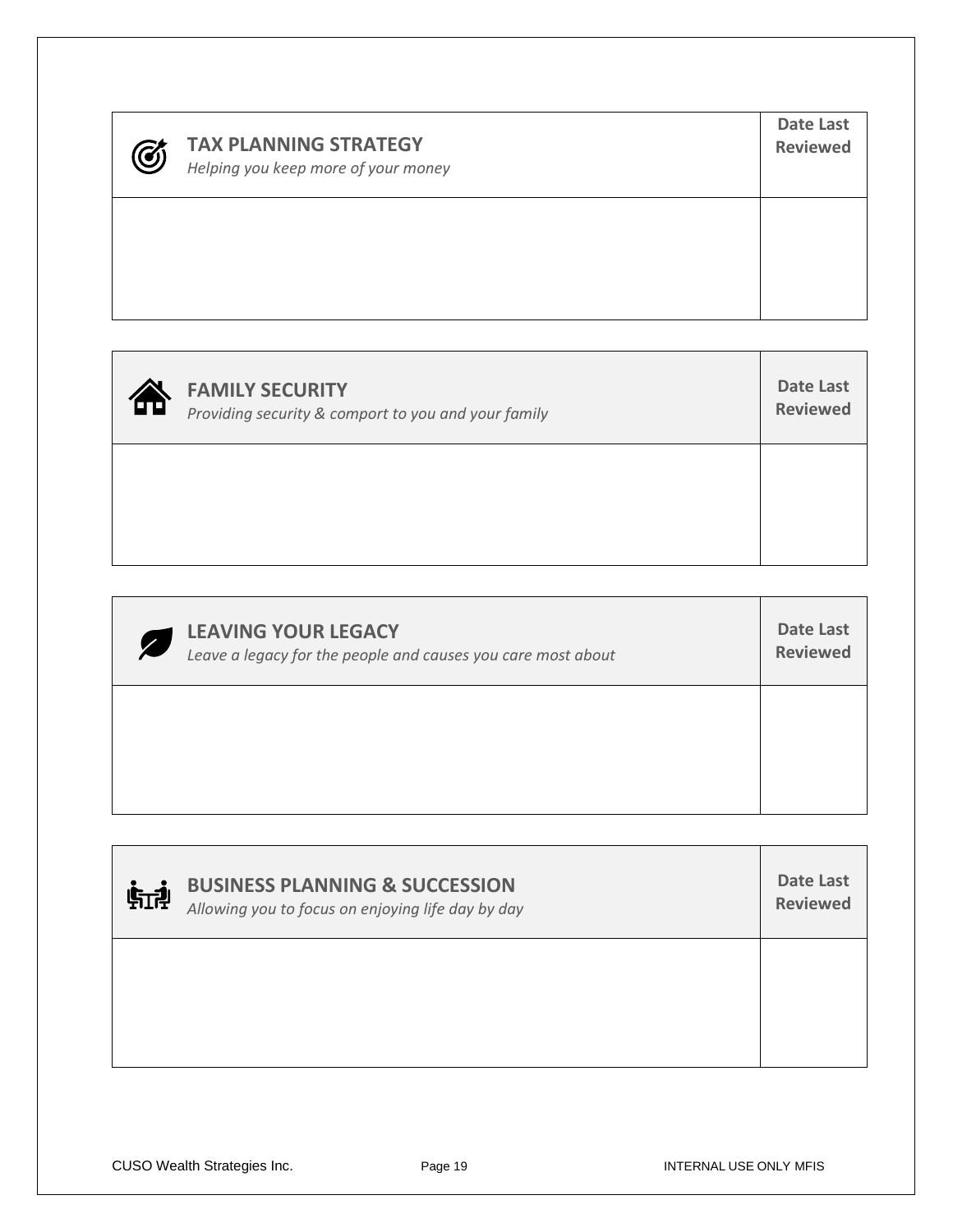## **More About the PFO Binder**

This resource will provide you with information related to the type of binder to use, how to organize it and ultimately what goes in it. At the end of the day, this binder needs to work for you and your clients. The key is to make it professional, functional and position you as the key coordinate for your client's financial affairs. This deliverable represents a meaningful and significant service offering you can provide for your best clients.



### **What Kind of Binder Should I Use?**

Special Note: CUSO will provide you with an initial supply of these binders, tabs and basic content to provide you with an easy re-order process.

We recommend you use a binder that has a 2 or 3-inch ring diameter – anything smaller and it will become too full. A smaller ring size often makes it difficult to access the various binder contents.

We also recommend you use a quality binder that will stand the test of time with your best clients. In other words, we don't want the cover ripping and having exposed cardboard a year into using it. Since this is a valuable tool for your top clients consider it an important investment - it will be money *well spent*.

We often get asked if the binder needs to have branding and logos on it. You can save yourself the time and money by using a generic binder. Save the branding and logos for the contents on the inside of your binder. We recommend the color of the binder theme with your overall branding, if possible.

### **What Tabs Belong in the Binder?**

The tabs in the Personal Financial Organizer (PFO) Binder flow as follows:

- Personal Financial Organizer
- Daily Living
- Tax Strategy
- Retirement Nest Egg
- Current Savings
- Family Security
- Caring for Others
- Leaving Your Legacy
- Business Succession

Now, some Financial Professionals rearrange the order of these tabs just due to personal preference. If you do this – we highly recommend you rearrange the PFO template to reflect the new tab order, so it all integrates logically. We've also had Financial Professionals add tabs related to specific business solutions they could add. For instance, you may have a tab in there that helps them coordinate their mortgage, banking or borrowing needs.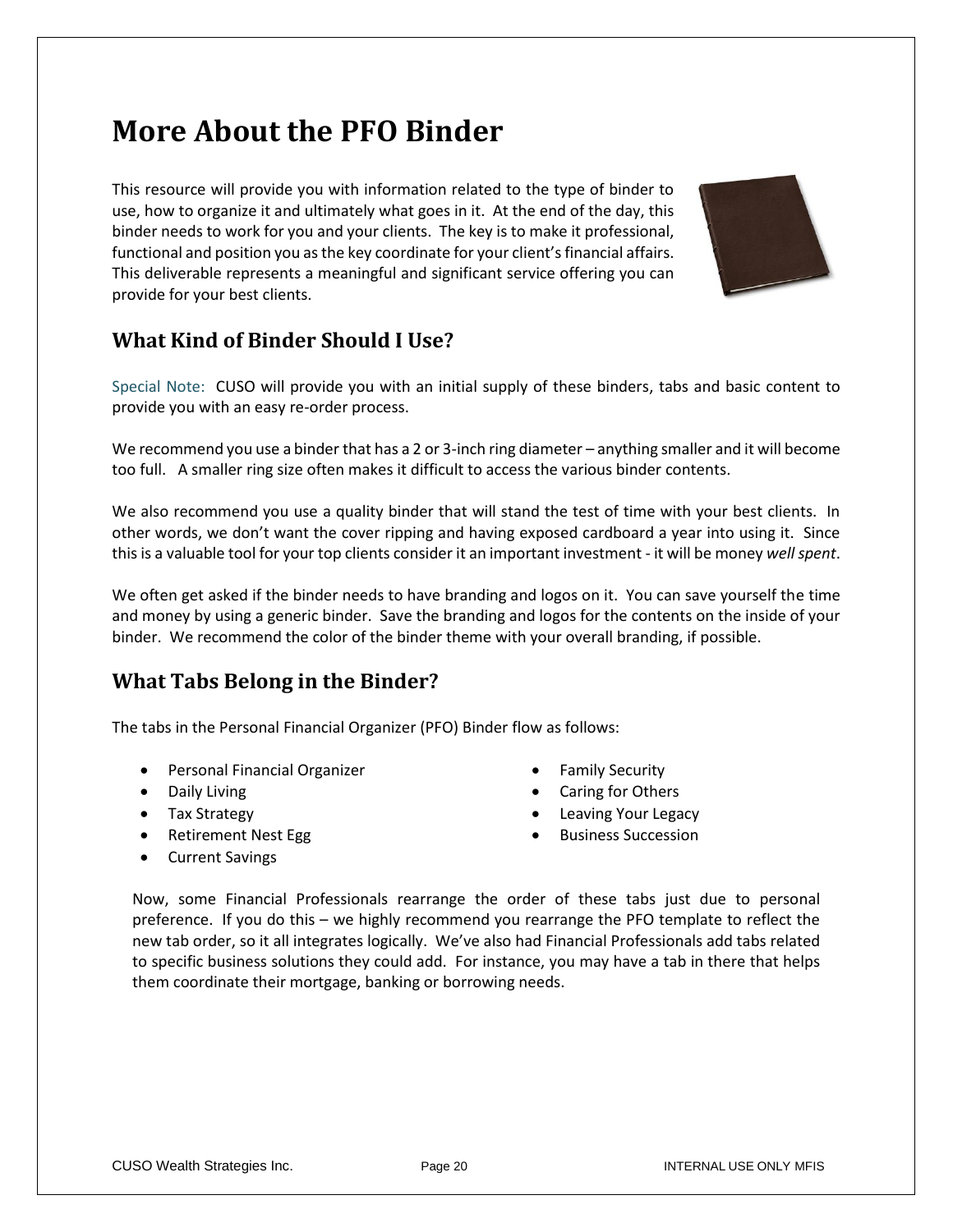### **What Type of Information goes in the Binder?**

Here is a sample list of items that you may want to include the PFO Binder under each of the main sections of the binder (ie. the individual tabs discussed above). All reference to 'statements' means the most recent one only - as this binder is not intended to manage statements or it will become cluttered and full very quickly. Older statements can be redirected to the client's personal filing system or an administrative binder specifically for designed for organizing their statements.



#### **Daily Living**

- □ Net Worth Statement
- □ Cash Flow Projections
- □ Up-to-date summary of regular Saving Accounts
- □ Up-to-date summary of Bank Checking Accounts
- □ Up-to-date Mortgage Statement
- □ Up-to-date summary of Personal Loans and/or Line of Credit
- □ Up-to-date summary of Credit Cards

#### **Tax Strategy**

- □ Tax Planning Strategies
- $\Box$  Tax Returns from the previous 2 years
- □ All Property Tax Receipts
- $\Box$  Information on Holding Companies or Limited Partnerships